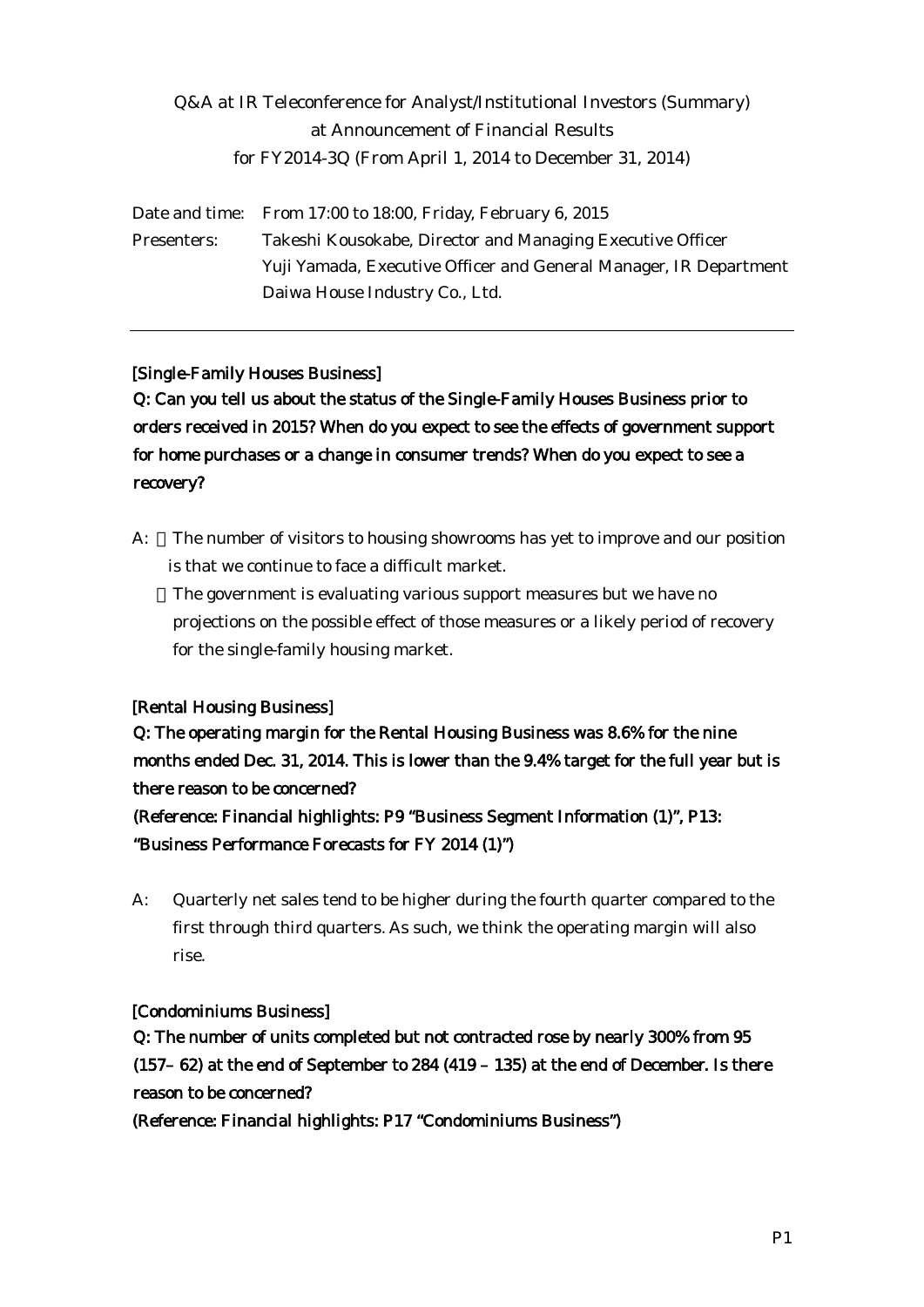A: The inventory as of the end of December includes properties that we completed during the third quarter but for which handover will take place during the fourth quarter. As such, our view is that sales are strong.

#### [Commercial Facilities Business]

Q: There was a report that the number of new convenience store openings is down by 10%. Will the Commercial Facilities Business be able to achieve increase in net sales and operating income during the upcoming fiscal year?

A: Some convenience store brands have plans to reduce the number of storefronts but on the other hand, other types of businesses that had only a few of sites are looking to increase the number of storefronts. Various tenants open stores based on different timing so we think we can maintain strong sales. We are confident that the Daiwa House brand has built a reputation among customers for being a trustworthy partner for with finding the optimal location for their business.

# [Logistics, Business & Corporate Facilities Business] Q: In the Tokyo Metropolitan area, competition in the logistics facility market is intensifying but how stable is land procurement? Also, can you tell us about both the balance of supply and demand and your development strategy for BTS and multi-type logistics facilities?

A: Land procurement remains steady and is on pass to exceed initial targets. Our strategy for logistics facility development is 70% BTS and 30% multi-type. BTS utilizes a business model involving land proposals and development based on tenant parameters and there is very strong demand in this domain. We believe this demand will continue for some time. Demand is also high for multi-type facilities, which have a vacancy rate of just

4%. At present, four locations are fully operational: DPL Kasuya (Fukuoka), DPL Yokohama Daikoku (Kanagawa), DPL Misato (Saitama), and DPL Sagamihara (Kanagawa). Development of a fifth facility DPL Ichikawa (Chiba) is currently underway. We also are planning for future development of sites in Sendai and Fukuoka.

## Q: Can you tell us the reasons for the strong state of orders received for your Logistics, Business & Corporate Facilities Business?

A: The Logistics, Business & Corporate Facilities Business has been strong because of increased orders received for logistics facilities. Additionally, we have seen an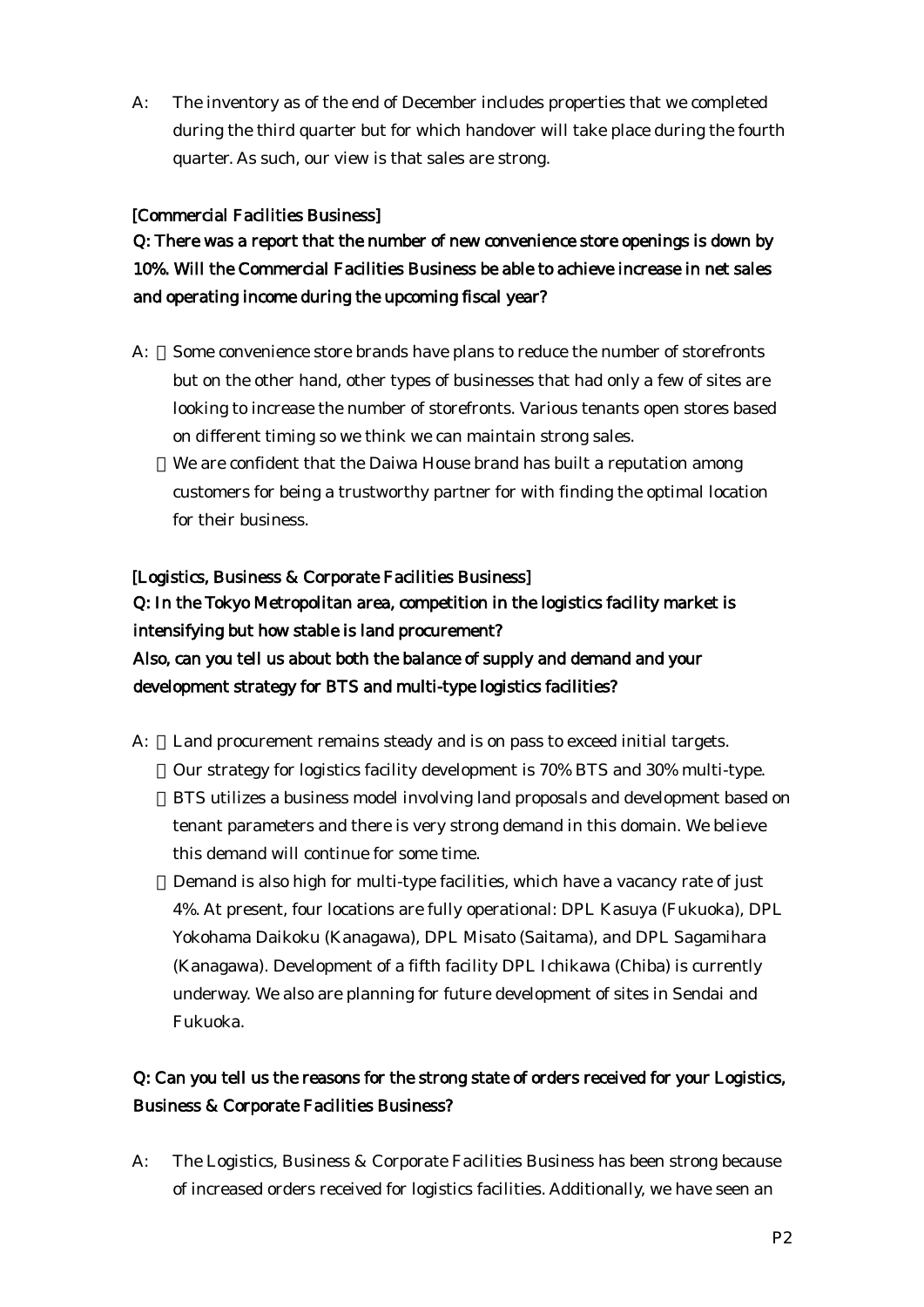overall improvement in orders received for segments other than logistics facilities. We are reaching a point where we are able to implement selective order acceptance for Fujita and Daiwa Odakyu Construction. Also, Daiwa Lease has received increased orders related to reconstruction efforts.

## Q: Your plans outline establishing a privately solicited REIT for logistics facilities for Fast Retailing Co., Ltd. in 2016. Can you explain the initial scope of this REIT?

A: Initially, we will start with a project on a scale of around 70 billion yen in assets.

### [Other Businesses]

Q: What caused operating income from Other Businesses to increase by 3.5 billion yen YoY? Also, the full-year plan outlined a 1.0 billion yen increase in operating income, thus, will this be higher than its forecasts? (Reference: Financial highlights: P9 "Business Segment Information (1)", P13: "Business Performance Forecasts for FY 2014 (1)")

A: The main cause of the increase in operating income from Other Businesses was the Energy Business, which includes mega-solar construction. The full-year plan for Other Businesses outlines an increase in operating income of 1 billion yen but we think this number is likely to be higher.

### [Overseas Business]

### Q: Can you tell us your investment balances for Overseas Businesses by region?

A: As of end of December, total investment balances for Overseas Businesses: 90.3 billion yen Breakdown: China: 69.7 billion yen, U.S.A: 9.4 billion yen, ASEAN: 8.5 billion yen, Australia: 2.5 billion yen.

## Q: Can you give us an update on the sales status of condominiums in China? (Reference: Financial highlights: P12 "Real Estate Projects in China")

A: In the Changzhou project, condominium sales are better than expected and we see sales is progressing steadily. In the Dalian project, we implemented pricing adjustments for some units that weren't selling due to issues related to location. This resulted in the sale of 160 units during the three months between October and December. Conditions remain difficult. Having sold 21 units in January, our view is that we can make gradual sales without implementing drastic pricing adjustments.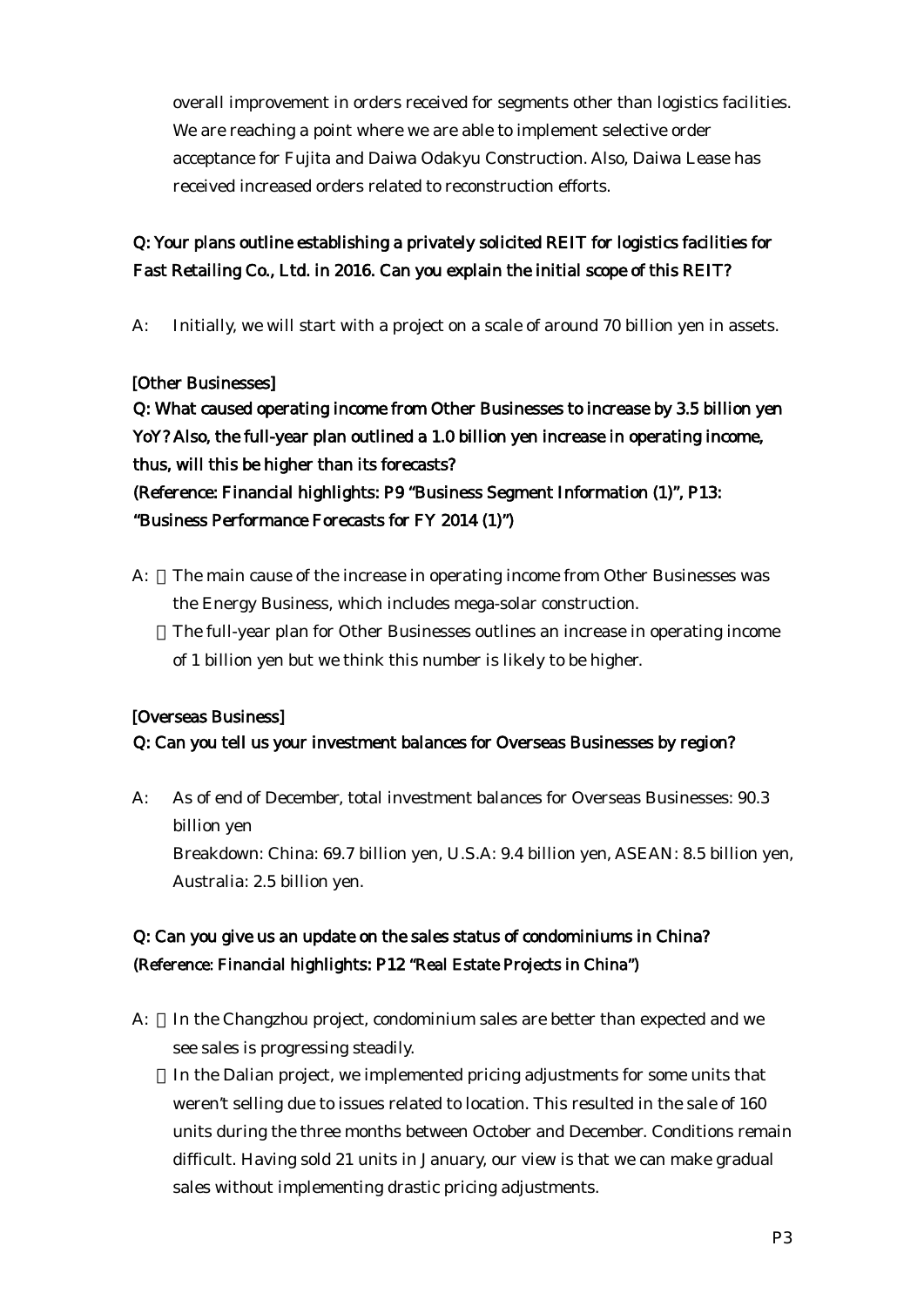#### Q: Can you tell us about your thoughts on investments in the U.S.A?

A: In the U.S.A., we launched a Rental Housing Business and currently our second project is underway. We view the U.S.A. as an attractive market and we are evaluating third and fourth projects to follow-up the current project. For the time being, we will continue to work with Boston based Lincoln Property Company to increase our rental housing stock and staff in order to expand the business.

During these expansion efforts, we will evaluate possibilities for other businesses (logistics facilities, etc.)

#### [Real Estate Development Business]

## Q: Can you give us a breakdown for the 117.4 billion yen in real estate investments during the third quarter?

A: Breakdown: Logistics, Business & Corporate Facilities: 59.9 billion yen, Commercial Facilities: 34.2 billion yen, Rental housing: 8.1 billion yen, Overseas/Other: 15.2 billion yen

# Q: Do you have plans to sell any properties this fiscal year? Can you tell us about plans for the upcoming fiscal year?

A: We have no further plans to sell any properties for the remainder of the current fiscal year.

We will sell properties during the upcoming fiscal year but the scale of sales will be determined based on an evaluation of factors such as our cash position, support for the REIT, and the status of gains and losses.

### [Financing]

# Q: Can you explain the status of interest-bearing liabilities? (Reference: Financial highlights: P8 "Interest-bearing liabilities")

A: As of the end of December 2014, our interest-bearing liabilities increased by 198.6 billion yen compared to 592.2 billion yen in FYE March 2014; and DE ratio is 0.56.

The need for capital will remain strong during the fourth quarter so we do not expect to see a major change in the current status come at the end of March. As our financing policy outlines a DE ratio of 0.5, during the upcoming fiscal year we will use the sale of properties to improve this ratio.